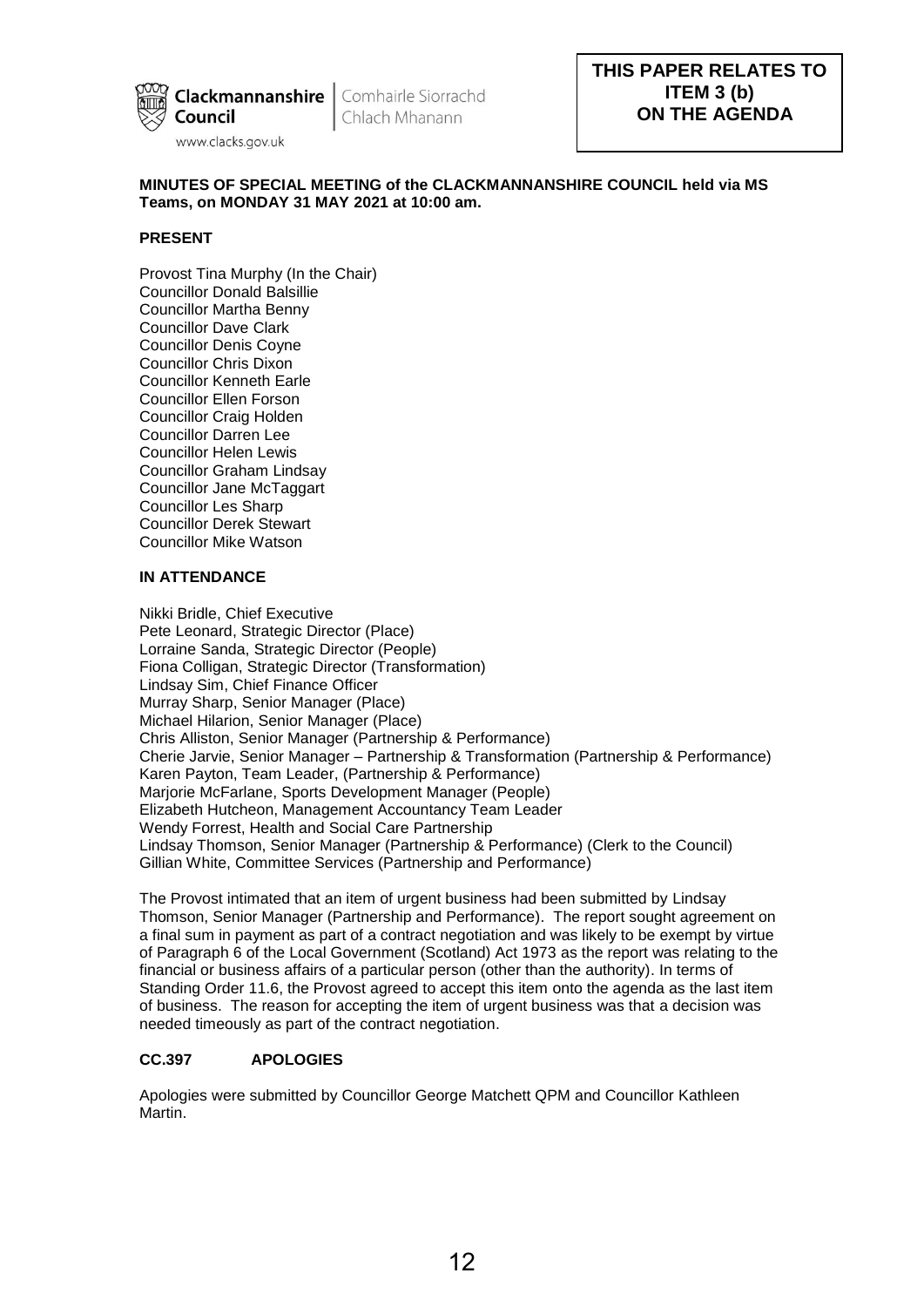## **CC.398 DECLARATIONS OF INTEREST**

None.

### **CC.399 LEISURE PROVISION IN CLACKMANNANSHIRE: UPDATE**

The report, submitted by Lorraine Sanda, Strategic Director (People), Pete Leonard, Strategic Director (Place), and Fiona Colligan, Strategic Director (Transformation), provided an update on the Stakeholder engagement on future leisure provision across Clackmannanshire; progress on commissioning of feasibility work on a wellbeing complex; interim arrangements being put in place from May-September, and plans thereafter; plans for decommissioning of Alloa Leisure Bowl; and a timeline for next steps.

#### **Motion**

That Council agrees the recommendations as set out in the report.

Moved by Councillor Craig Holden. Seconded by Councillor Graham Lindsay.

#### **Decision**

The Council agreed:

- 1. To implement the interim arrangement for the period May to September 2021 as set out in paragraph 4.6;
- 2. To develop interim arrangements for leisure provision for the period October 2021 to financial year 2023/24 as set out in in paragraph 4.10;
- 3. That on the hand over of the Alloa Leisure Bowl building from Wasp Leisure Limited to the Council on 30 June 2021, the management agreement between Wasp Leisure Limited will be terminated and the lease of the building to Wasp Leisure Limited will be terminated; and
- 4. To declare Alloa Leisure Bowl building surplus to requirements.

The Council also agreed to note that:

- 5. Subject to approval of recommendation 4 above, officers will put in place arrangements to begin the process of demolition as soon as possible, noting that the funding for which is available within the approved 2021/22 Capital budget (para 7.1);
- 6. The owned land on which the Alloa Leisure Bowl building resides is retained following demolition;
- 7. £138K of the £506K annual management fee budget has been committed in line with the handover arrangements, leaving £368K available to fund the development and delivery of interim and longer term arrangements (see para 7.2);
- 8. Project Management costs are anticipated to be capitalised against the £16.855m approved Capital Budget ( para 7.4);
- 9. Further update reports will be presented to Council.

# **Action**

Monitoring Officer

#### *Councillor Mike Watson joined the meeting prior to the following item of business.*